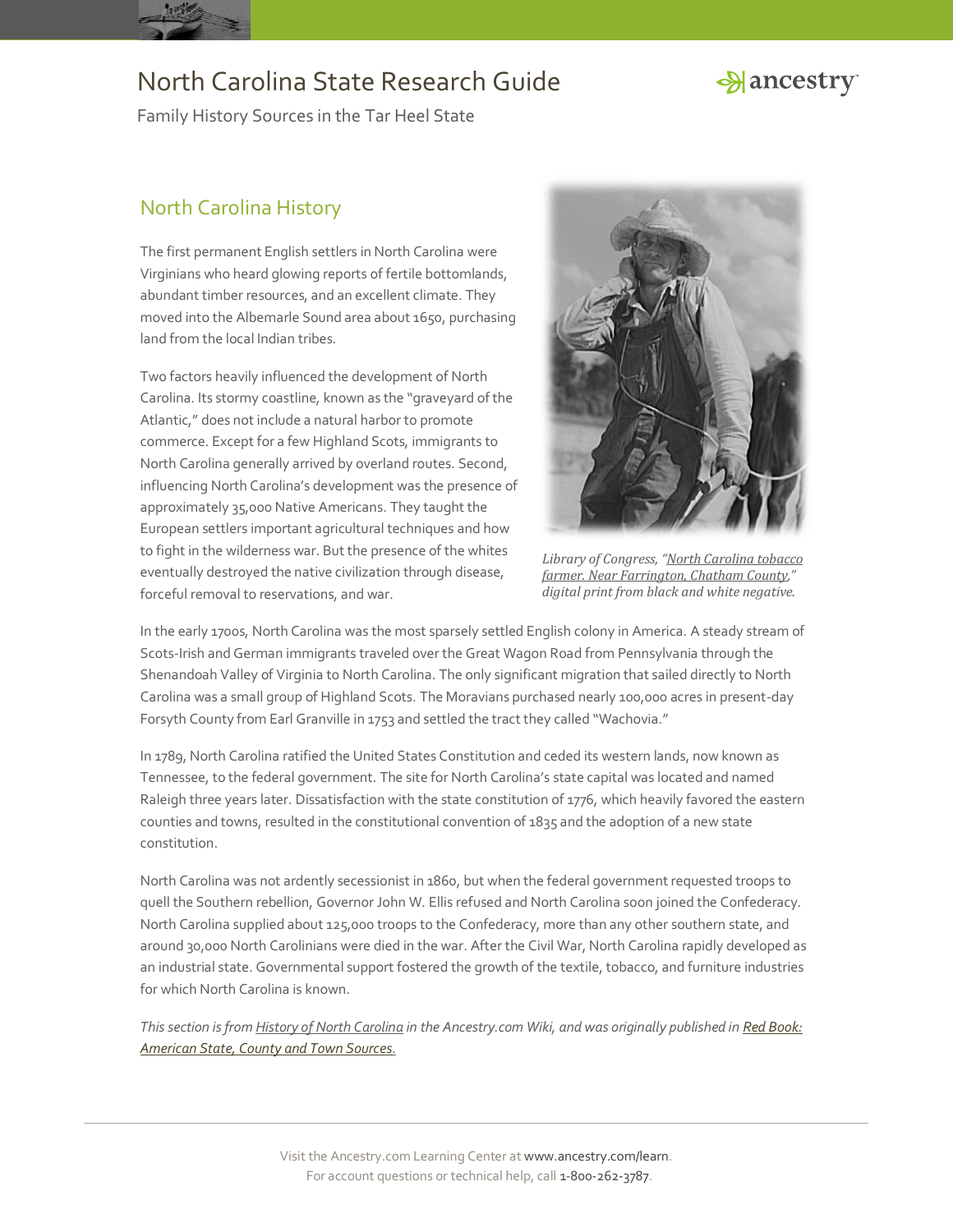



Family History Sources in the Tar Heel State

### Significant Dates (through 1930)

**1586 –** Sir Walter Raleigh made a second attempt to establish a second English colony on Roanoke Island; Virginia Dare was born the first English child to be christened on American soil.

**1590**– White returned to Roanoke to find no settlers and only the word "Croatoan" carved into a tree. The settlers were never found.

**1705** – Bath was the first town to be established in North Carolina.

**1712 –** The Carolinas were divided into two colonies.

**1715** – Marriages were to be recorded by either the Secretary of State or in the county register of deeds.

**1718** – Blackbeard the pirate was killed off the North Carolina Coast.

**1719** – South Carolina became a Royal Colony.

**1729 –** North Carolina became a Royal Colony.

**1776** – The Battle of Moores Creek Bridge was the first American Revolution battle to be fought in North Carolina; North Carolina was the first state to vote in favor of Independence.

**1780 –** Battle of Kings Mountain was waged with the Patriot Militia defeating the Loyalist Militia.

**1781** – British general Cornwallis 2,100 men defeated American general Greene's 4,500 men at the Battle of Guildford Courthouse; however, the British suffered such severe injuries it was a strategic victory for the Americans and stopped the British recruitment hopes in the state.

**1789 –** North Carolina became the 12th state and one of the original 13 colonies; University of North Carolina received its charter and became the first public University in the U.S.

**1794** – The capital moved from New Bern to Raleigh.

**1799** – The border between North Carolina and Tennessee was established.

**1830s** – The Cherokee Indians are forced from their homes by the U.S. government in what is known as the "Trail of Tears"; many of the Cherokee hid in the mountains of North Carolina.

**1840** –The Wilmington and Weldon and the Raleigh and Gaston Railroads were completed.

**1851** – Ministers were required to file a marriage return and have it recorded in the county marriage register;

Adam Crooks and Jesse McBride who were antislavery preachers were run out of the state.

**1856** – Running from Goldsboro to Charlotte, the North Carolina Railroad were completed.

**1861 –** North Carolina left the Union by vote to "undo" the act that brought them into the U.S; around 30,000 North Carolinians were killed during the war.

**1866** – Over 9,000 former slaves recorded their marriages in county records; marriage bonds are abolished,

replaced with licenses and certificates; dower rights were reinstated.

**1868 –** North Carolina is readmitted back into the Union.

**1872** – Parents names were required on marriage certificates.

**1878** – A Cherokee reservation was formed in Western North Carolina.

**Late 1800s** – The textile and furniture industries grew rapidly in North Carolina.

**1897** – A bill that would have given North Carolina women the right to vote was proposed, but is sent to a committee on insane asylums and was never passed.

**1903** – The Wright brothers made their first successful flight at Kitty Hawk.

**1929** – The Loray Mill strike in Gastonia did not achieve its goals, but it caused controversy propelling the labor movement.

**1920 –** 19th amendment gives women full suffrage.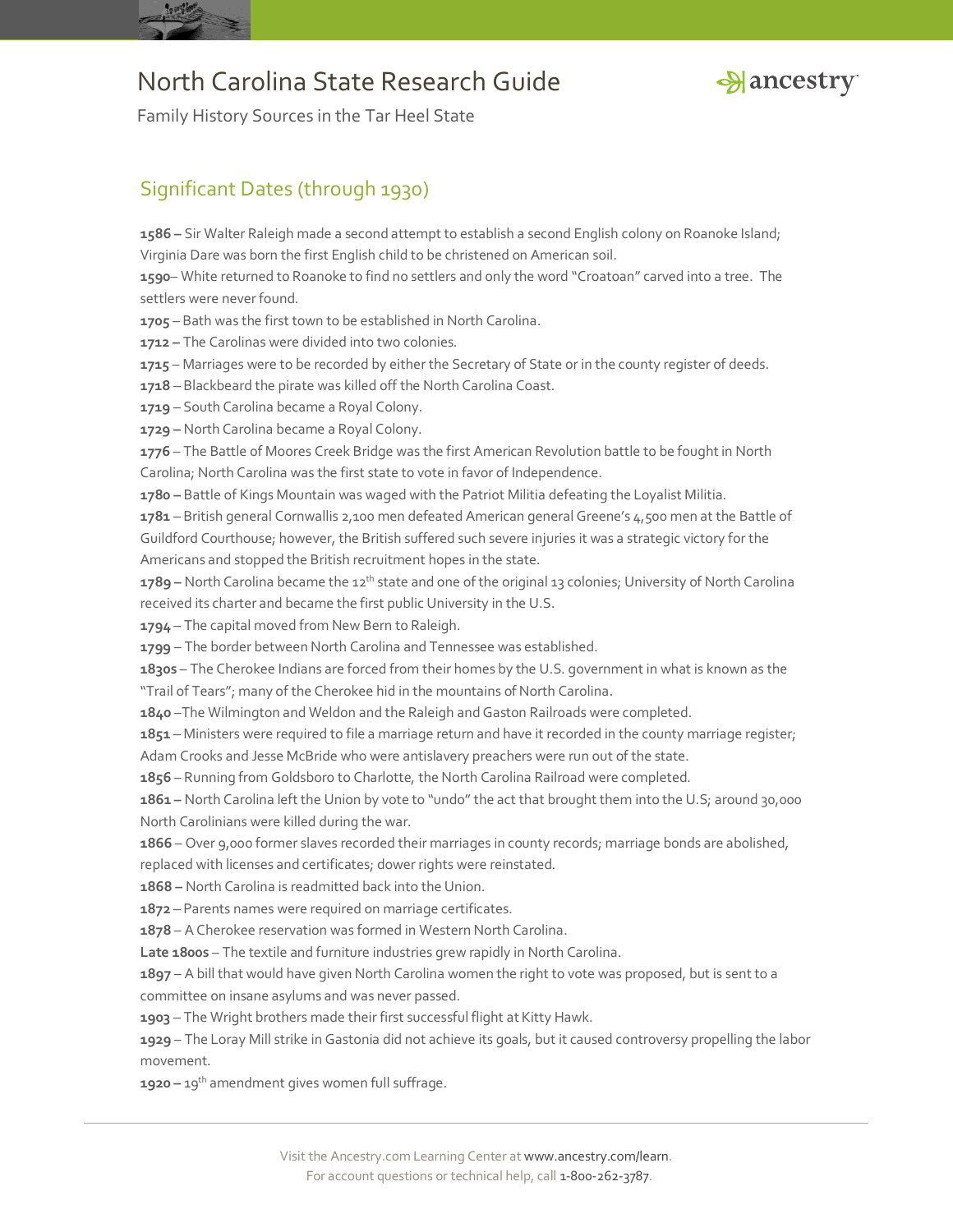Hancestry

Family History Sources in the Tar Heel State

### North Carolina Census Records

Federal census records for North Carolina began in 1790. The 1790 enumeration is missing for Caswell, Granville, and Orange counties; the 1810 is missing the counties of Craven, Greene, New Hanover, and Wake, (though the information has been substituted in most publications with tax lists); and the 1820 is complete except for Currituck, Franklin, Martin, Montgomery, Randolph and Wake counties. The only surviving portions of the mostly destroyed 1890 census are South Point and River Ben townships in Gaston County, and Township No. 2 in Cleveland County.

In 1784 the North Carolina General Assembly requested that a list of inhabitants be taken. Compliance was slow and apparently incomplete, with some counties not responding until 1786. Tax lists may be used to substitute for other early censuses.

**Related Censuses Available on Ancestry.com:**

- North Carolina, Compiled Census and Census Substitutes Index, [1790-1890](http://search.ancestry.com/search/db.aspx?dbid=3566)
- [North Carolina, State Census, 1784-1787](http://search.ancestry.com/search/db.aspx?dbid=3005)
- North Carolina Heads of families at the first census of the United States taken in the year 1790
- [State census of North Carolina, 1784-1787](http://search.ancestry.com/search/db.aspx?dbid=10169)
- [Census records and Cherokee muster rolls](http://search.ancestry.com/search/db.aspx?dbid=26356)
- [North Carolina, Native American Census Selected Tribes, 1894-1913](http://search.ancestry.com/search/db.aspx?dbid=1692)

### North Carolina Vital Records

North Carolina began requiring statewide registration of births and deaths in March 1913. Compliance was considered full by 1920. Marriage records were

recorded with the Register of Deeds in each county after 1868. Earlier marriages could be solemnized by **1970 3,641,306** numerous authorities, so records were sporadically kept. Marriage bonds are available for about half of the counties, and some marriages may be found at the county level.

**[North Carolina Division of Vital Records:](http://vitalrecords.nc.gov/vitalrecords/)** Holds records of births from 1913; deaths from 1930; marriages from 1962; divorce certificates from 1958.

| Population |           |
|------------|-----------|
| 1790       | 393,751   |
| 1800       | 478,103   |
| 1810       | 556,526   |
| 1820       | 638,829   |
| 1830       | 737,987   |
| 1840       | 753,419   |
| 1850       | 869,039   |
| 1860       | 992,622   |
| 1870       | 1,071,361 |
| 1880       | 1,399,750 |
| 1890       | 1,617,949 |
| 1900       | 1,893,810 |
| 1910       | 2,206,287 |
| 1920       | 2,559,123 |
| 1930       | 3,170,276 |
| 1940       | 3,571,623 |
| 1950       | 4,061,929 |
|            |           |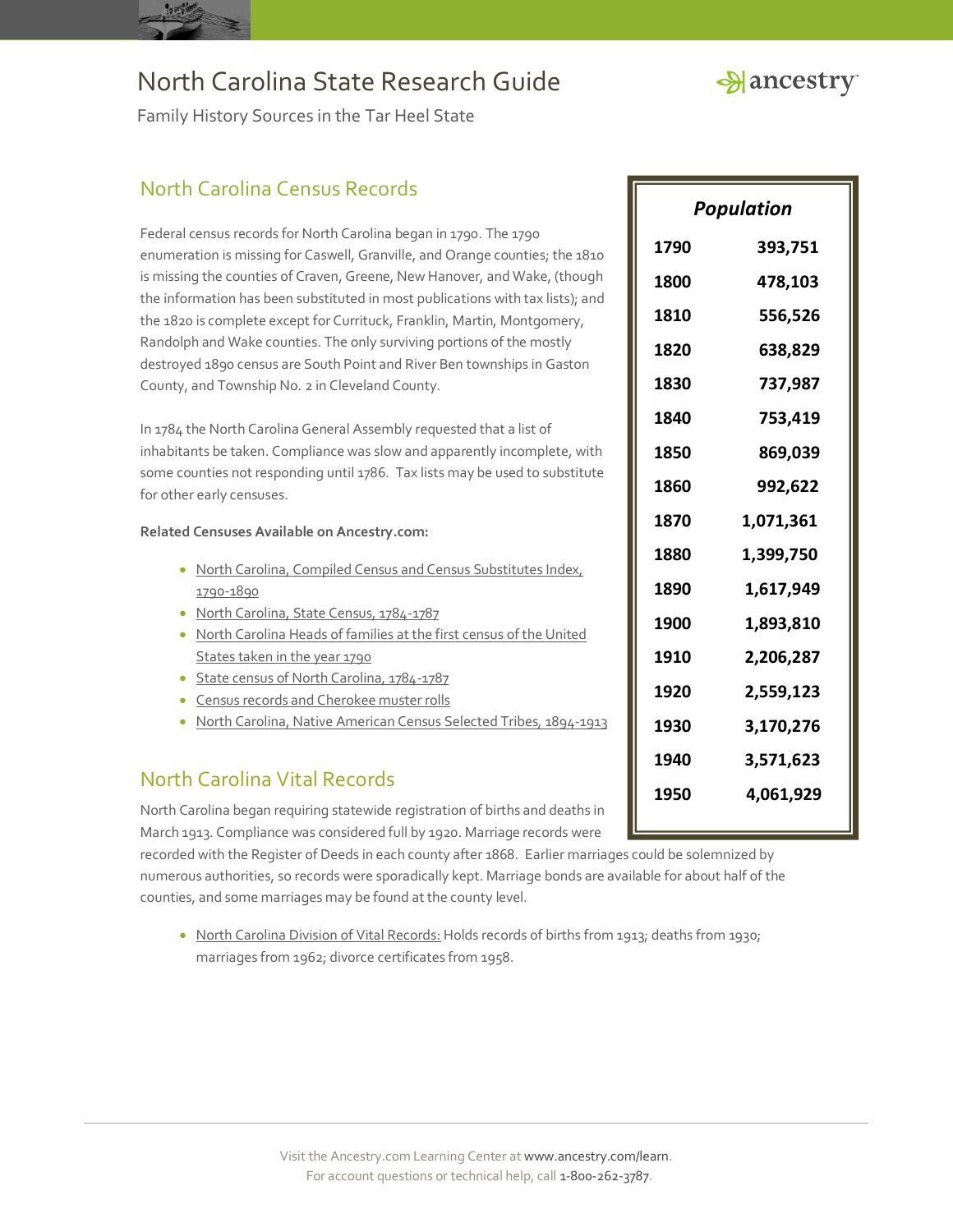



Family History Sources in the Tar Heel State

### **State Vital Records on Ancestry.com**

- [North Carolina, Birth Indexes, 1800-2000](http://search.ancestry.com/search/db.aspx?dbid=8783)
- [North Carolina, Death Indexes, 1908-2004](http://search.ancestry.com/search/db.aspx?dbid=8908)
- [North Carolina, Marriage Index, 1741-2004](http://search.ancestry.com/search/db.aspx?dbid=8909)
- [North Carolina Divorce Index, 1958-2004](http://search.ancestry.com/search/db.aspx?dbid=1115)
- [North Carolina, Death Certificates, 1909-1975](http://search.ancestry.com/search/db.aspx?dbid=1121)
- [North Carolina, Deaths, 1906-1930](http://search.ancestry.com/search/db.aspx?dbid=60090)
- [North Carolina, Marriage Bonds, 1741-1868](http://search.ancestry.com/search/db.aspx?dbid=4802)

### North Carolina Military Records

- [U.S. WWII Draft Cards Young Men, 1940-1947](http://search.ancestry.com/search/db.aspx?dbid=2238)
- [North Carolina, Confederate Soldiers and Widows Pension Applications, 1885-1953](http://search.ancestry.com/search/db.aspx?dbid=60089)
- [North Carolina Revolutionary War Soldiers](http://search.ancestry.com/search/db.aspx?dbid=3185)
- [North Carolina Volunteers, Spanish American War](http://search.ancestry.com/search/db.aspx?dbid=4136)
- [Roster of North Carolina troops in the war between the states](http://search.ancestry.com/search/db.aspx?dbid=10165)
- [Roster of the North Carolina volunteers in the Spanish-American War, 1898-1899](http://search.ancestry.com/search/db.aspx?dbid=10167)
- [Colonial Soldiers of the South, 1732-1774](http://search.ancestry.com/search/db.aspx?dbid=49108)
- [Roster of soldiers from North Carolina in the American Revolution](http://search.ancestry.com/search/db.aspx?dbid=10162)
- North Carolina, 1780-'81 : being a history of the invasion of the Carolinas by the British Army under Lord Cornwallis in 1780

### Other Collections

- [North Carolina, Naturalization Records, 1872-1996](http://search.ancestry.com/search/db.aspx?dbid=2503)
- [Directory of Scots in the Carolinas, 1680-1830](http://search.ancestry.com/search/db.aspx?dbid=48518)
- [North Carolina, State Supreme Court Case Files, 1800-1909](http://search.ancestry.com/search/db.aspx?dbid=60091)
- [North Carolina and Tennessee, Early Land Records, 1753-1931](http://search.ancestry.com/search/db.aspx?dbid=2882)
- [North Carolina Wills and Inventories](http://search.ancestry.com/search/db.aspx?dbid=6223)
- [North Carolina, Will Abstracts, 1760-1800](http://search.ancestry.com/search/db.aspx?dbid=3945)
- [U.S. City Directories, 1821-1989](http://search.ancestry.com/search/db.aspx?dbid=2469) (Use the browse box in the upper right corner to determine what directories are available for your ancestor's area. If they lived in a rural area, check to see if that area was included with a larger city in the vicinity.)

### Help and Advice

- [North Carolina Family History Research](http://www.ancestry.com/wiki/index.php?title=North_Carolina_Family_History_Research)
- [Counties of North Carolina](http://www.ancestry.com/wiki/index.php?title=Counties_of_North_Carolina)
- **[Cumberland and Atlantic States Research](http://learn.ancestry.com/LearnMore/Article.aspx?id=7230)**
- [The Bureau of Refugees, Freedmen, and Abandoned Lands](http://learn.ancestry.com/LearnMore/Article.aspx?id=9617)